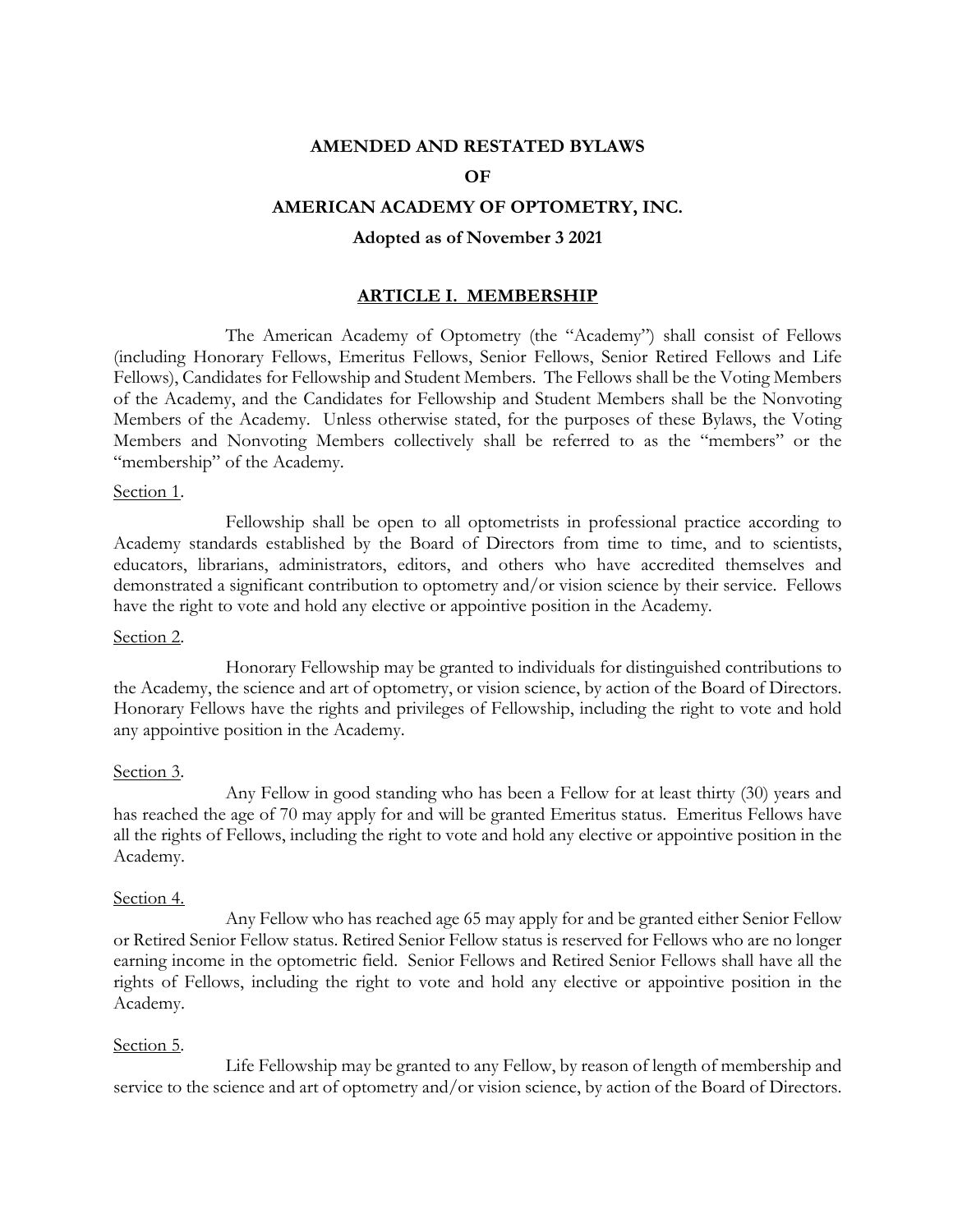Life Fellows shall have all the rights of Fellows, including the right to vote and hold any elective or appointive position in the Academy.

#### Section 6.

Candidate status may be granted to persons who are in the process of applying for Fellowship in the Academy. Candidates do not have the right to vote, hold themselves out as anything other than "Candidates for Fellowship" of the Academy, or serve as an appointed chairperson or in any elected position; they may hold other appointive positions in the Academy.

#### Section 7.

Student membership may be granted to students who are in good academic standing at a school or college of optometry, to full time graduate students in the vision sciences and related sciences, and to residents in optometric residency programs. Student members do not have the right to vote, hold themselves out as anything other than "Student Members" of the Academy, hold elective office, or serve as an appointed chairperson; they may hold other appointive positions in the Academy.

## **ARTICLE II. DUTIES OF OFFICERS AND DIRECTORS**

#### Section 1.

The officers of the Academy shall be: President, President-Elect, Immediate Past President and Secretary-Treasurer. These officers shall be elected by the Voting Members every two years except the President and Immediate Past President, who will assume these offices on completion of their terms as President-Elect and President, respectively. The nomination and election of officers shall take place at the Business Meeting (as defined below) held during or in conjunction with the Academy's annual meeting (the "Annual Meeting"), the two-year terms of office to begin immediately after the Business Meeting at which they were elected and continuing until new officers take office immediately after the Annual Meeting two years later. The Board of Directors shall appoint a replacement for any officer whose position has been vacated by reason of resignation, death, or removal. The replacement shall serve for the balance of the term to be filled.

#### Section 2.

The Board of Directors shall consist of the President, the President-Elect, the Immediate Past President, the Secretary-Treasurer, and four (4) at-large members of the Board of Directors. The four at-large members of the Board of Directors shall be elected by the Voting Members every two years. The top four vote-winners shall serve as the at-large members of the Board of Directors. In the event of a tie in the voting for the fourth at-large position, those tied for that position on the Board of Directors shall serve as Directors, and the size of the Board of Directors shall be temporarily expanded to accommodate the increased number. The nominations and election of the four at-large members of the Board of Directors shall take place at the Business Meeting held during or in conjunction with an Annual Meeting, the two-year terms of office to begin immediately after the Business Meeting at which they were elected and continuing until the new at-large members of the Board of Directors take office immediately after the Annual Meeting two years later. Any Voting Member in good standing may recommend nominees for the at-large Board of Directors seats to the Nominating Committee of the Board of Directors at a time prior to the date of the Annual Meeting at which such nominees will be presented for election to the at-large Board of Directors seats. The Nominating Committee, upon verification of the qualifications of the nominees for the at-large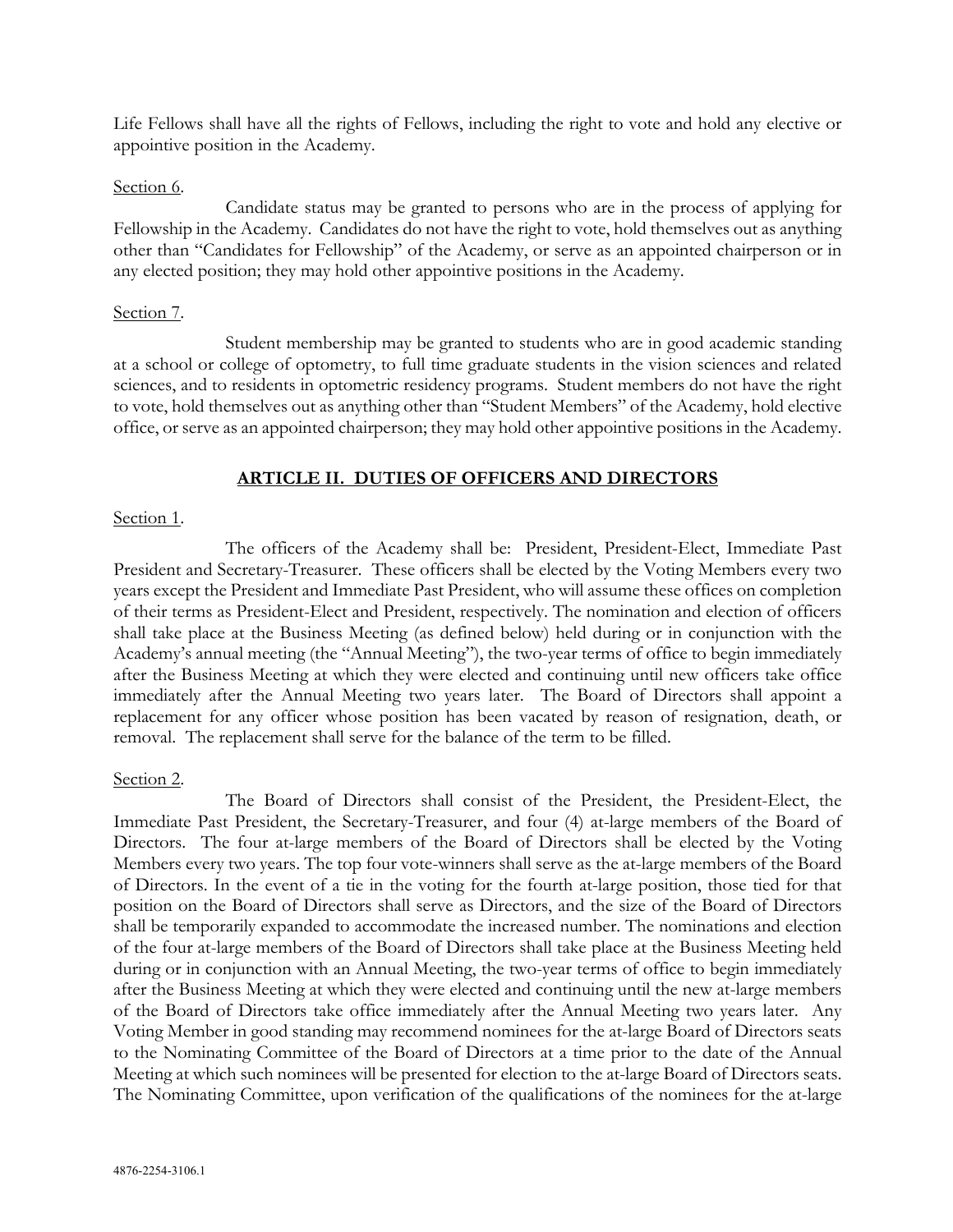Board of Directors seats which shall be conducted pursuant to a process adopted by the Nominating Committee in its reasonable discretion, shall present all qualified nominees at the Business Meeting at which such nominees will be considered for election to the at-large Board of Directors seats. Notwithstanding the foregoing, any Voting Member shall have the right to nominate a candidate from the floor at the Business Meeting at which nominees are considered for election to the at-large Board of Directors seats, provided that such candidate shall meet the eligibility criteria established by the Nominating Committee (which in no event shall be more stringent than the criteria established for nominees submitted to the Nominating Committee prior to the Annual Meeting) and such nomination is conducted in accordance with the procedural rules set forth in "Robert's Rules of Order Revised." The Board of Directors shall appoint a replacement of an at-large member of the Board of Directors whose position has been vacated by reason of resignation, death or removal. The replacement shall serve for the balance of the term to be filled.

## Section 3.

The Board of Directors shall manage the affairs and funds of the Academy, fix the dates and places of the Annual Meetings, Business Meetings and other meetings of the Academy, approve the appointment of committees, supervise the activities and business affairs of the Academy, and transact all business not otherwise provided for that may pertain to the Academy. Six members of the Board of Directors shall constitute a quorum for the transaction of business.

## Section 4.

The President shall preside at all meetings of the Academy and shall chair the Board of Directors. The President shall perform the duties usually incumbent on the office, and such other duties as may be directed by the Board of Directors.

## Section 5.

The President-Elect shall assume the duties of the President in the President's absence or at the President's request, and shall assume such duties as may be assigned to the President-Elect by the Board of Directors or the President.

#### Section 6.

The Secretary-Treasurer shall perform such duties as pertain to the office or as may be prescribed by the Board of Directors, including oversight of the financial assets of the Academy and making a full and detailed report of the financial affairs of the Academy at the Business Meeting to be held during or in conjunction with each Annual Meeting.

#### Section 7.

The Board of Directors shall transact all business for the Academy between Business Meetings of the Voting Members and shall assume such other duties as may be delegated to it by the Voting Members.

The Board of Directors shall have the books of the Academy audited by an independent Certified Public Accountant. It shall have the final responsibility for determining membership in the Academy and for termination of such membership as set forth in these Bylaws.

The Board of Directors shall have the authority to instruct management of the Academy to pay the reasonable expenses it deems necessary to the success of the Annual Meeting or other meetings.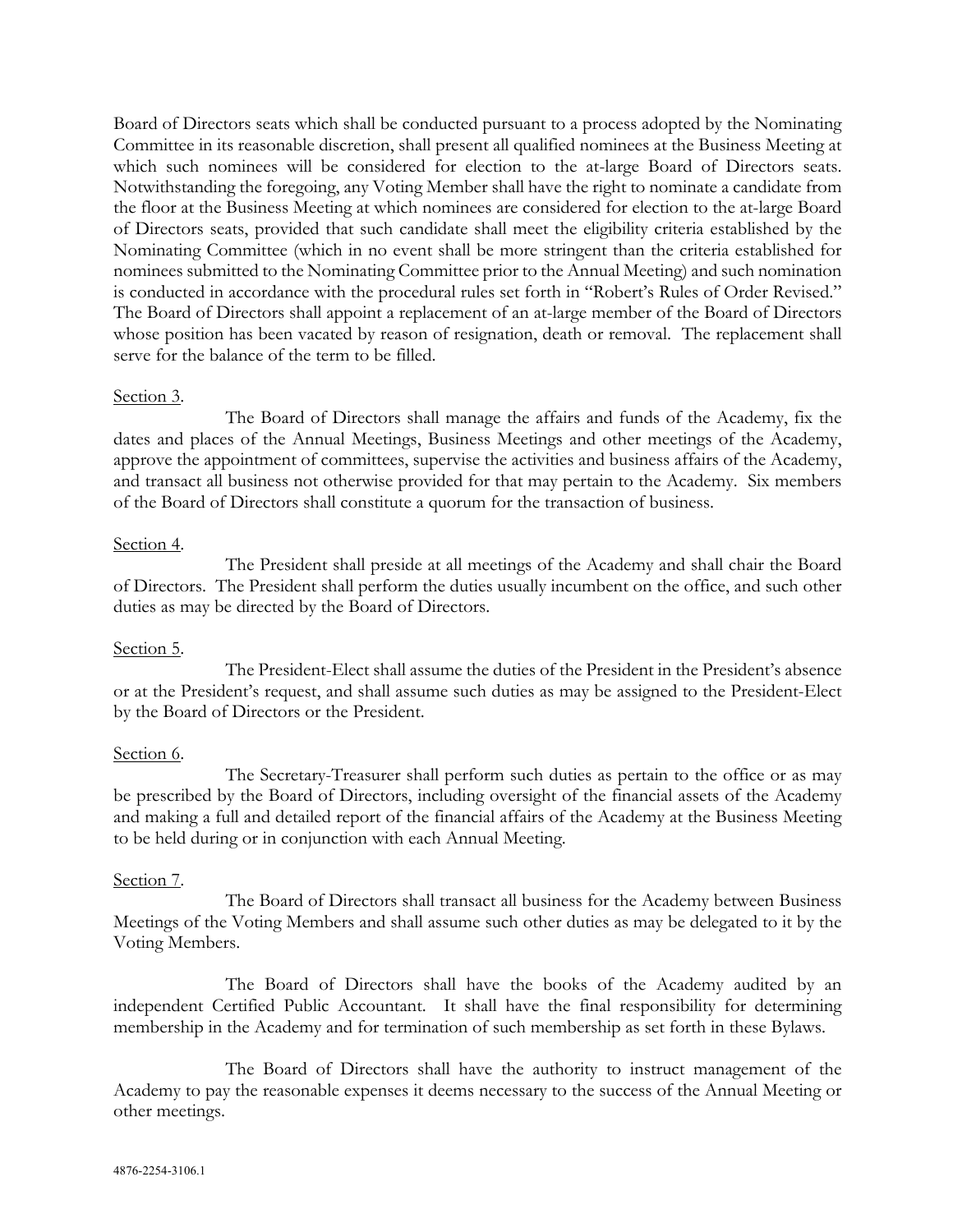The Board of Directors shall assume such other duties as are usual to a Board of Directors.

## Section 8.

The Board of Directors shall hold meetings at such time and place as determined by the Chairperson of the Board of Directors, but in no event on less than a quarterly basis. Special meetings of the Board of Directors may be called by or at the request of the Chairperson of the Board of Directors or not less than 20% of the Directors then in office.

#### Section 9.

Written notice stating the date, place, and time of any meeting of the Board of Directors shall be delivered electronically to each Director not less than seven (7) days prior to the date of the meeting. Any Director may waive such Director's notice of a meeting. The attendance of any Director at a meeting shall constitute such Director's waiver of notice of such meeting, except where a Director attends a meeting for the express purpose of objecting to the transaction of any business because the meeting is not lawfully called or convened. Neither the business to be transacted at, nor the purpose of, any special or regular meeting of the Board of Directors need be specified in the notice or waiver of notice of such meeting unless specifically required by law or these Bylaws.

#### Section 10.

The act of a majority of the members of the Board of Directors present at a meeting at which a quorum is present shall be the act of the Board of Directors, unless the act of a greater number is required by law or these Bylaws. Members of the Board of Directors may participate in any meeting by means of the Internet or telephonic or other electronic communications technology as determined by the Board of Directors by which all persons participating at the meeting can hear each other. Attendance at a meeting of the Board of Directors via Internet or telephonic or other electronic communications technology permitted hereunder shall constitute presence in person at the meeting. Nothing contained in these Bylaws shall be construed to restrict the power of members of the Board of Directors to take any action required or permitted to be taken by them without a meeting.

#### Section 11.

Any Director may be removed by the Board of Directors whenever, in the Board of Directors' judgment, the best interest of the Academy would be served thereby or if the Board of Directors determines that such Director did not meet the eligibility criteria established by the Nominating Committee and in effect at the time such Director was elected to the Board of Directors. The Board of Directors shall adopt a reasonable process for removal of Directors and shall adhere to that process whenever a Director is subject to removal pursuant to this Section.

#### Section 12.

The Board of Directors may provide for such standing or special committees as it deems desirable and discontinue the same at its pleasure. Each such committee shall consist of one (1) or more Directors elected by the Board of Directors, and shall have such powers and perform such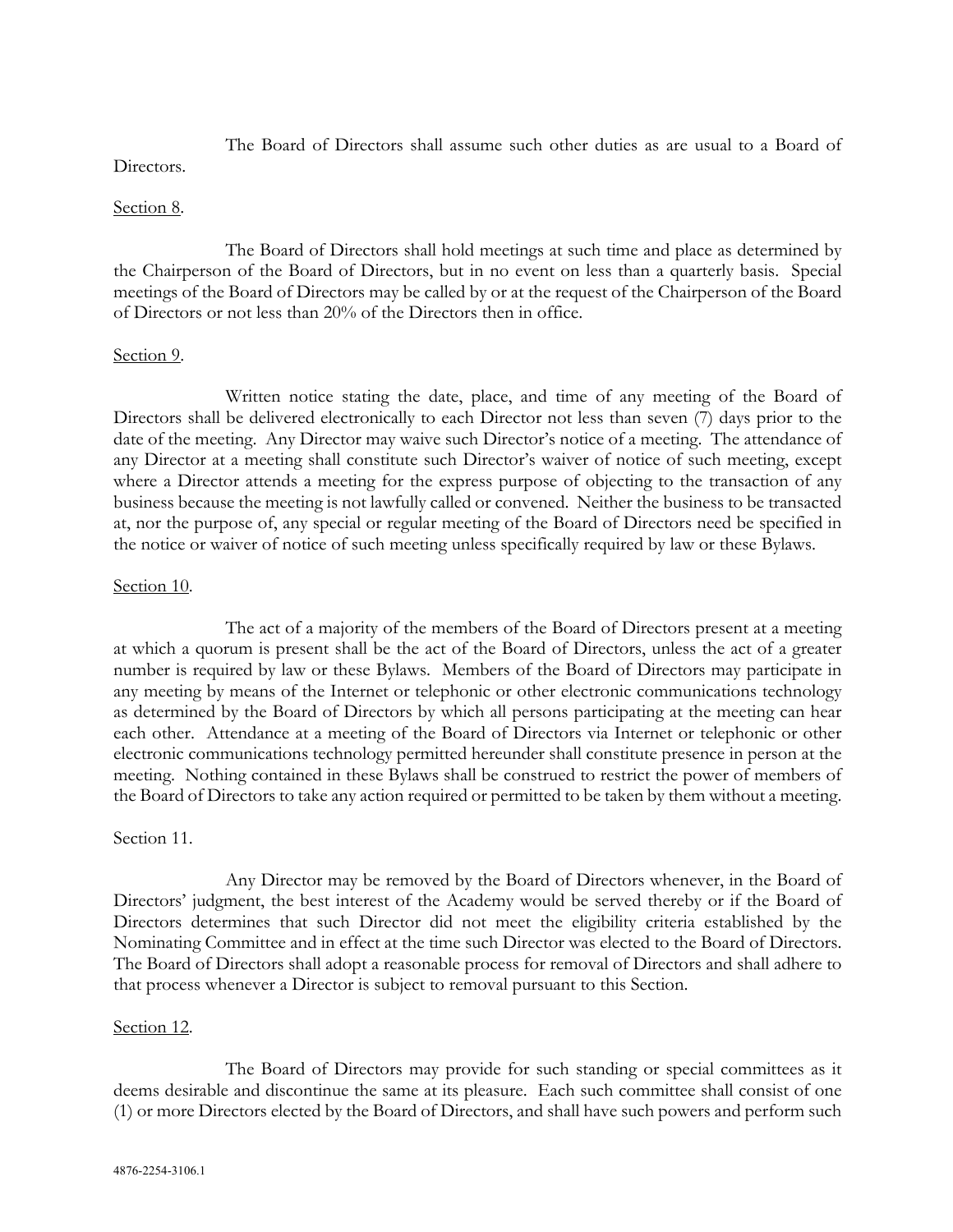duties or functions, not inconsistent with law, as may be delegated to it by the Board of Directors. A majority of the members of a Board committee shall constitute a quorum for the transaction of business at a meeting. The act of a majority of the members of a Board committee present at a meeting at which a quorum is present shall be the act of the Board committee. Board committees shall keep full records and accounts of their proceedings and transactions. Any action by a Board committee shall be reported to the Board of Directors at its next meeting and such action shall be subject to control, revision, and alteration by the Board of Directors. Vacancies in such committees shall be filled by the Board of Directors.

## Section 13.

The Board of Directors may provide for such other committees and advisory groups, consisting in whole or in part of nondirectors, as it deems desirable, and discontinue the same at its pleasure. Each such committee and group shall be advisory to the Board of Directors and shall have such powers and perform such duties or functions, not inconsistent with law, as may be prescribed for it by the Board of Directors. Appointments to, and the filling of vacancies on, such committees and groups shall be the responsibility of the President unless the Board of Directors provides otherwise. Any action by any such committee or group shall be reported to the Board of Directors at its next meeting and such action shall be subject to control, revision, and alteration by the Board of Directors.

## **ARTICLE III. QUALIFICATION FOR MEMBERSHIP**

## Section 1.

Each applicant for membership must fulfill all requirements established by the Academy for admittance, including, but not limited to, submission of an application for membership, payment of all applicant fees and execution of the Academy Membership Pledge and Agreement, prior to submission for approval by the Admittance Committee of the Board of Directors.

## Section 2.

Ex-officio members may be elected by the Board of Directors to serve on the Board of Directors but shall not have Board-voting privileges.

## Section 3.

The Board of Directors may suspend, expel from the Academy, or revoke the membership of any member. No action shall be taken pursuant to this Section 5 unless (a) it is determined to be in the best interest of the Academy, and (b) the member has been given thirty (30) days' notice in advance of a meeting of the Board of Directors at which time such member shall be afforded a reasonable opportunity to dispute such suspension, expulsion, or revocation. Among other reasons, a member may be expelled for any failure to comply with these Bylaws, including, but not limited to, Article IV and Article V hereof. Any member may resign by filing a written resignation with the Board of Directors, but such resignation shall not relieve such member of the obligation to pay any accrued or unpaid dues or other charges, nor shall such member be entitled to any refund of dues paid. Membership in the Academy is not transferable or assignable.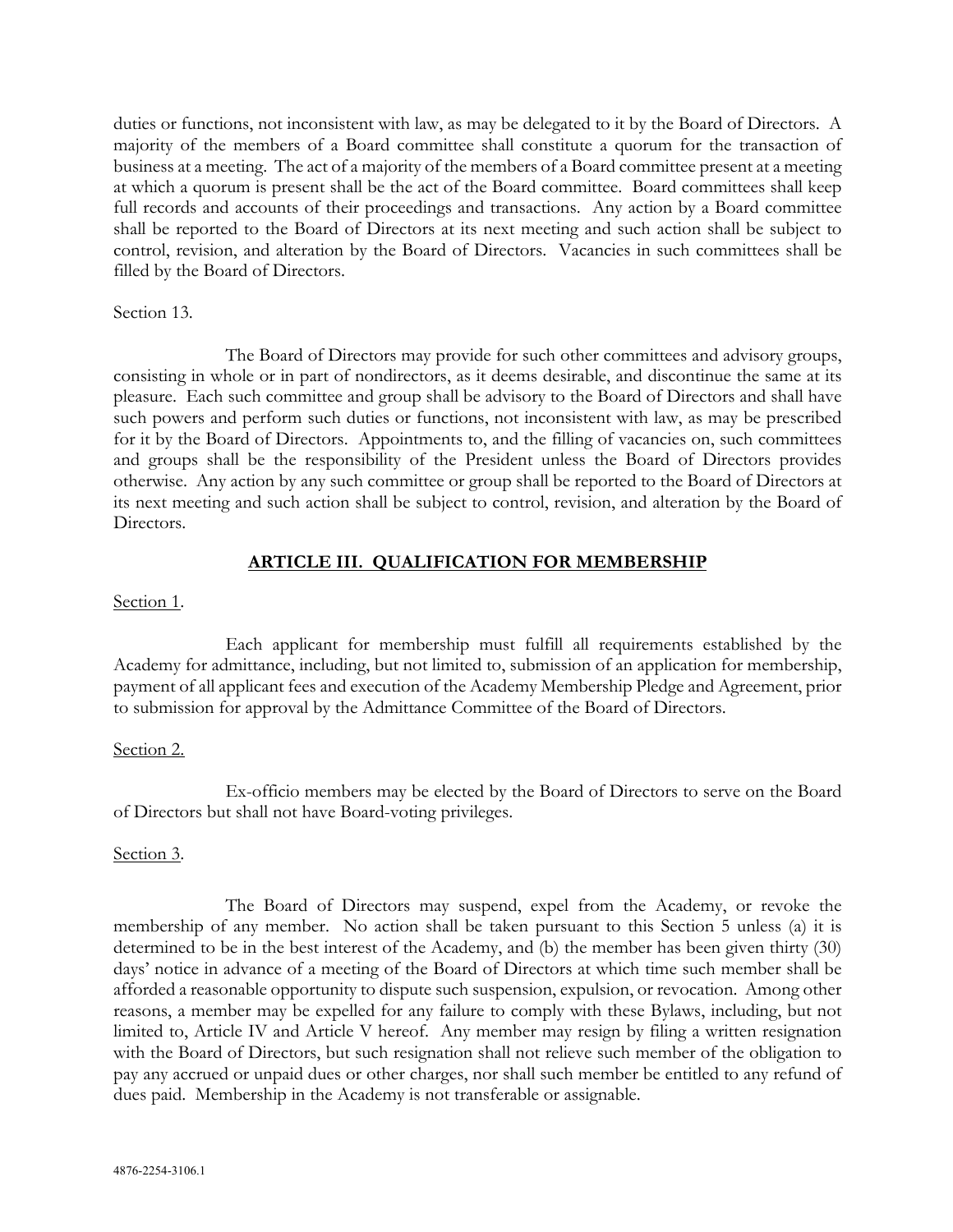## **ARTICLE IV. STANDARDS OF CONDUCT**

The Standards of Conduct of the Academy apply to all members of the Academy.

## Section 1.

Members of the Academy shall be of good moral character and maintain the highest standards of the profession.

## Section 2.

Members of the Academy shall accept responsibility for the consequences of their acts, make every effort to ensure that their services are used appropriately, and, when indicated, recommend alternate sources of care.

## Section 3.

Members of the Academy shall maintain the highest degree of professional competence by rendering services, using techniques, and providing opinions that meet the highest standards of practice.

## Section 4.

The moral, ethical, and legal standards of behavior of a member are a personal matter to the same degree as they are for any other citizen, except as they may compromise the fulfillment of the member's professional responsibilities.

## Section 5.

The professional standards of members of the Academy require that public statements, announcements, and promotional activities not be deceptive, fraudulent, or misleading.

## Section 6.

Members of the Academy will at all times observe the principles of collegiality when communicating to, or about, other members.

# **ARTICLE V. DUES**

#### Section 1.

The annual membership dues shall be determined on an annual basis by the Board of Directors; provided that, any annual dues increase of Fellows in an amount exceeding 4% of the annual dues for the prior year for such membership category, shall also require the affirmative vote of twothirds of those Voting Members who are present at such Business Meeting, provided a quorum is present for the vote. Annual dues shall be payable in advance before January 1 of each year. Notice of a change in such dues must be given at least thirty (30) days prior to the date of the Annual Meeting. Members who apply after June 30 may pay pro-rated dues for the remainder of the year.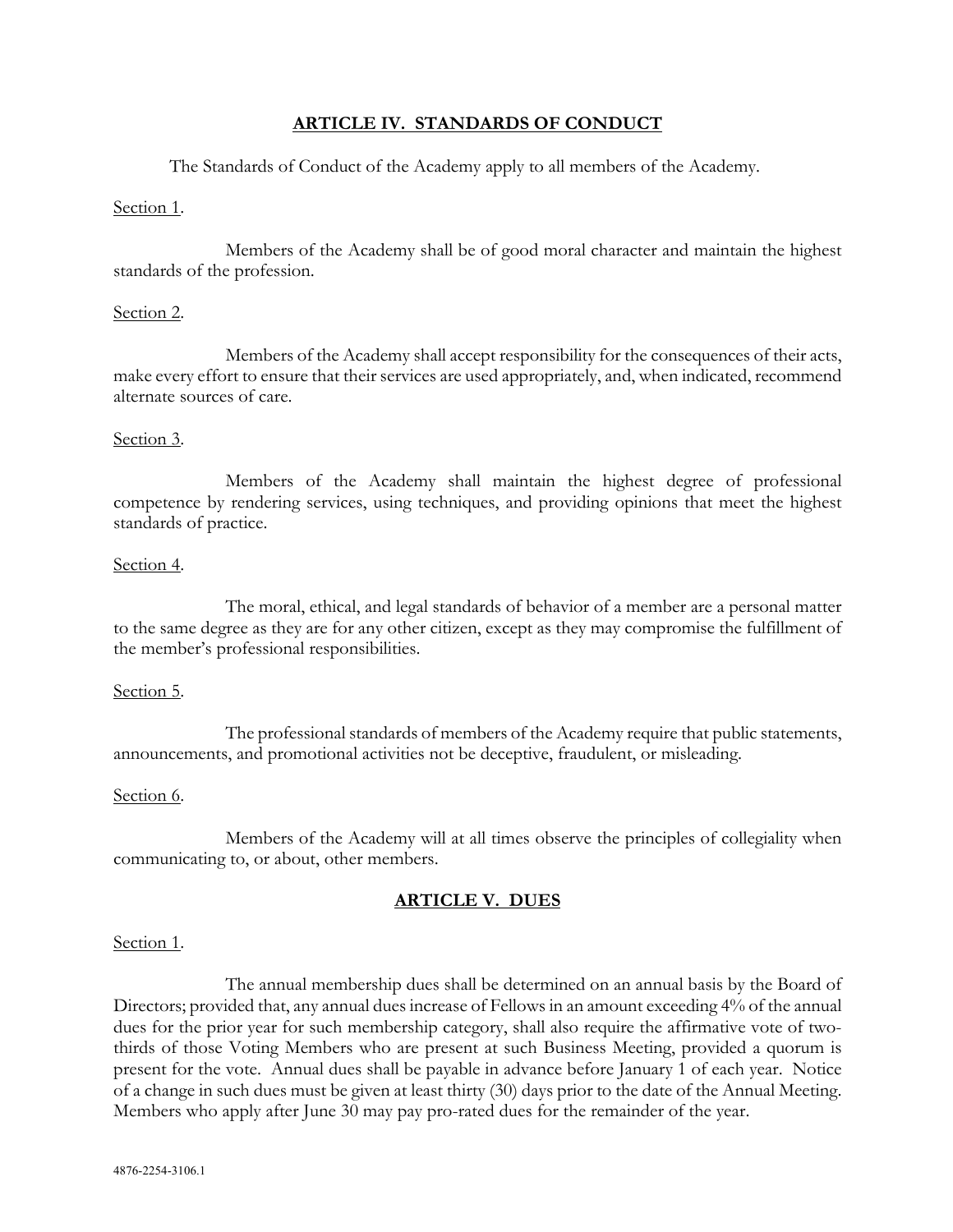## Section 2.

Any member of the Academy, whose dues and assessments remain unpaid on April 1, shall be automatically suspended. In the event payment is not made by April 30, the member shall be notified by the Secretary-Treasurer that membership has ceased along with all the rights and privileges thereto. The member may be reinstated by action of the Board of Directors upon such terms and conditions as the Board of Directors deems appropriate in its discretion.

## **ARTICLE VI. ANNUAL MEETING AND OTHER MEETINGS**

## Section 1.

The Annual Meeting of the Academy, and the associated Business Meeting, shall convene each year at such time and place as has been decided by the Board of Directors.

## Section 2.

A meeting of Voting Members at which the official business of the Academy is conducted (a "Business Meeting") shall be held during or in conjunction with each Annual Meeting of the Academy. Those Voting Members in attendance at each Business Meeting shall transact the business of the Academy presented thereat, which may include, without limitation, nominating and electing officers and at-large members of the Board of Directors, and voting on amendments to the Bylaws, pursuant to the provisions of Article IX of these Bylaws. Notwithstanding the provisions of this section, voting for members and officers of the Board of Directors may take place at any time during the Annual Meeting as approved by the Board of Directors.

#### Section 3.

Other meetings, including Business Meetings, may be held during the year as and when determined by the Board of Directors.

## Section 4.

Written notice stating the date, place, and time of any Business Meeting of the Academy shall be delivered to each member not less than thirty (30) days prior to the date of the Business Meeting. The purpose of the Business Meeting shall be stated in the notice.

#### Section 5.

The presence of twenty (20) Voting Members shall constitute a quorum for the transaction of any business at a Business Meeting of the Academy.

#### Section 6.

A majority of the votes entitled to be cast on a matter to be voted upon by the Voting Members present at a Business Meeting at which a quorum is present, shall be necessary for the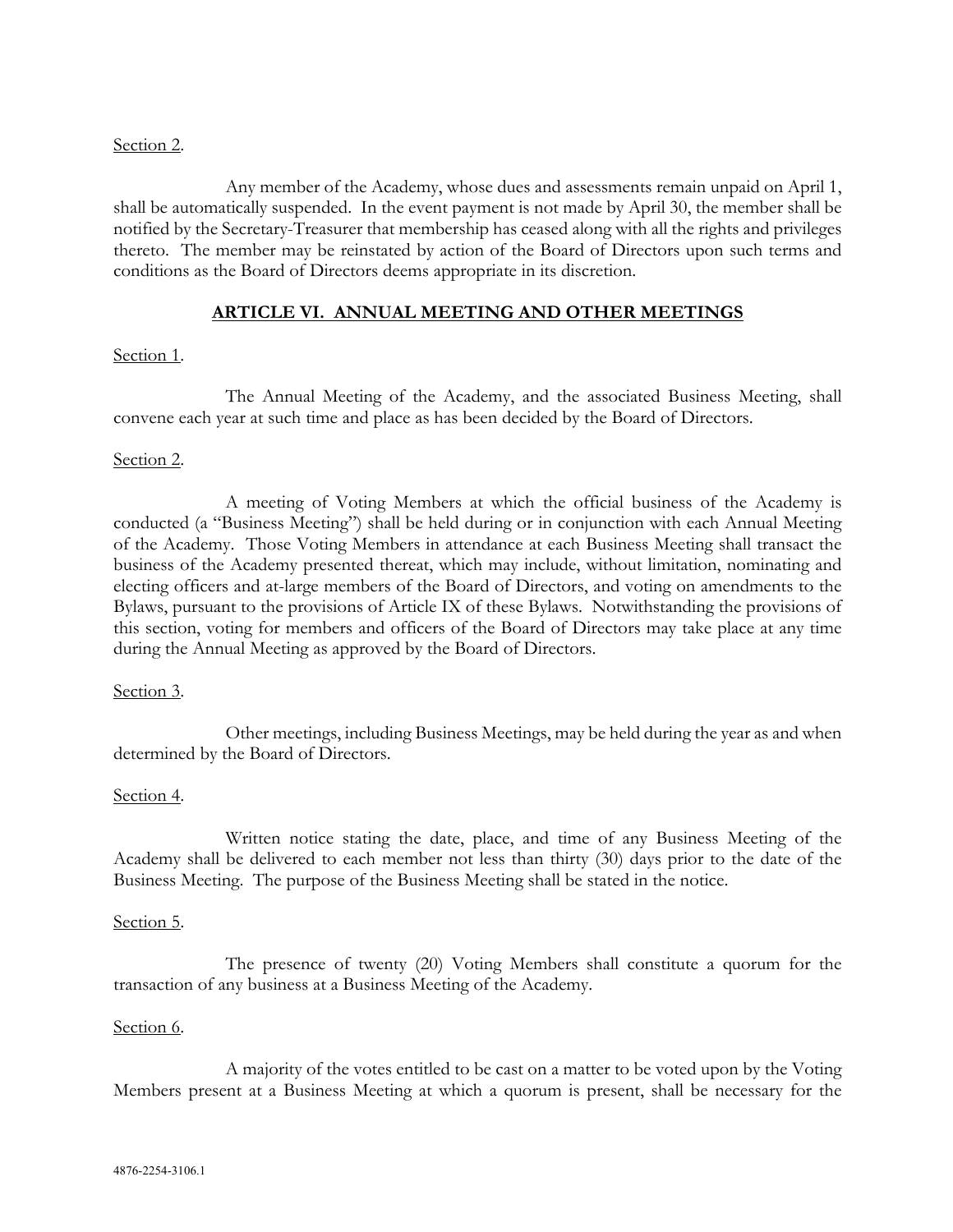adoption thereof, unless a greater proportion is required by law or these Bylaws. Each Voting Member shall be entitled to one vote on each matter submitted to a vote of the members.

#### Section 7.

The Annual Meeting and any other meeting of the members may be held at a geographic location or remotely by means of the Internet or telephonic or other electronic communications technology as determined by the Board of Directors. Business Meetings, including the Business Meeting held in conjunction with an Annual Meeting, may held at a geographic location or remotely by means of the Internet or telephonic or other electronic communications technology as determined by the Board of Directors provided that such members have the opportunity to read or hear the proceedings substantially concurrently with their occurrence, vote on matters submitted to the members, pose questions, and make comments. Additionally, at the Board of Directors' discretion, members may be permitted to participate in any Business Meeting that is held at a geographic location by means of the Internet or telephonic or other electronic communications technology provided that such members have the opportunity to read or hear the proceedings substantially concurrently with their occurrence, vote on matters submitted to the members, pose questions, and make comments. Attendance at a Business Meeting by remote means as permitted hereunder shall be deemed to constitute presence in person at such meeting.

## **ARTICLE VII. ACADEMY CHAPTERS**

Realizing that the objectives of the Academy are best served by a continuous exchange of ideas, members may form local chapters. Local chapters are limited to Academy members. The requirements for obtaining and keeping a charter as a chapter of the Academy are set forth below.

## Section 1.

Application for a local chapter of this Academy will be considered by the Board of Directors when signed by ten members in good standing, residing in a local chapter zone.

## Section 2.

Upon the Board of Directors' approval of the application, the Secretary-Treasurer will prepare a charter which will be fully signed and executed by the Board of Directors. The Board of Directors will designate the territory to be covered by the local chapter.

#### Section 3.

Local chapters of the Academy shall operate and be bound by a Chapter Constitution and Bylaws consistent with the Constitution and Bylaws of the Academy and approved by the Board of Directors.

#### Section 4.

Local chapters may make additional rules for the conduct of their affairs provided they are not in conflict with the basic principles of the Academy.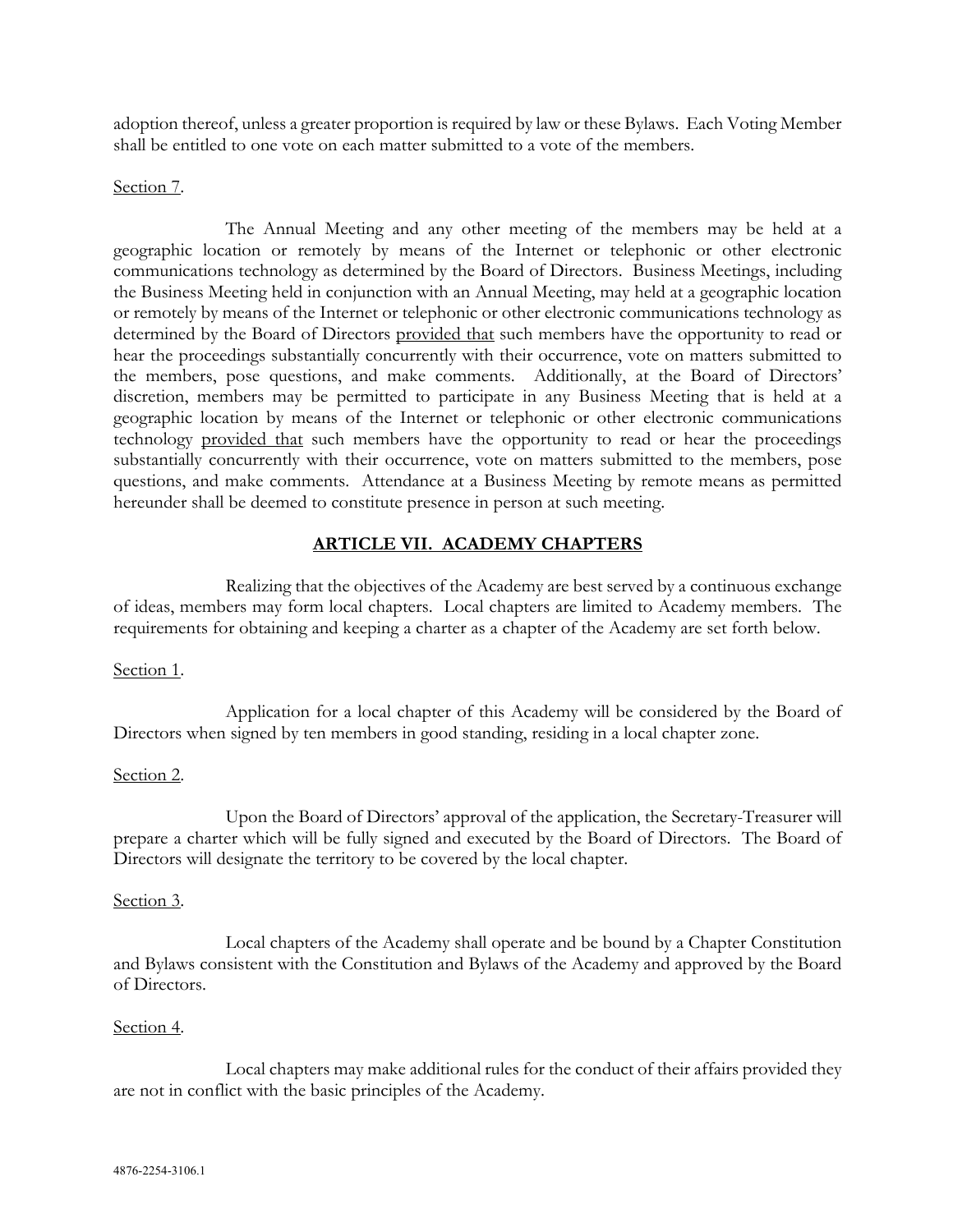## Section 5.

Local chapters will make an effort to encourage eligible persons to make an application for membership in the Academy.

## Section 6.

A chapter will be considered active when at least one meeting is held each year, and a report of the meeting(s) is sent to the Secretary-Treasurer of the Academy.

## Section 7.

The charter of a local chapter may be revoked for cause by a majority vote of the Board of Directors; provided that, the Board of Directors shall implement a reasonable process by which a local chapter may appeal revocation of its charter.

# **ARTICLE VIII. SECTIONS AND SPECIAL INTEREST GROUPS**

## Section 1.

The Board of Directors may authorize the formation, operation, and termination of Academy Sections and Special Interest Groups to provide a forum for member discussions, professional enhancement and recognition, and to provide the Academy with contributions from various fields of study or practice.

## Section 2.

Each Section and Special Interest Group shall be created and shall operate in accordance with policies and procedures adopted or modified by the Board of Directors from time to time.

## Section 3.

A Section or Special Interest Group may not enter into a binding agreement of any kind, including, but not limited to, financial, scientific, professional, or corporate agreements, without first obtaining specific approval from the Board of Directors.

## Section 4.

A Section shall establish diplomate programs to provide recognition by one's professional colleagues who are Academy Fellows of demonstrated competence and leadership in a designated area, subject to the approval of the Board of Directors.

# **ARTICLE IX. AMENDMENTS**

These Bylaws may be amended at a Business Meeting held during or in conjunction with the Annual Meeting of the Academy or at another Business Meeting called by the Board of Directors specifically for such purpose by the affirmative vote of two-thirds of those Voting Members